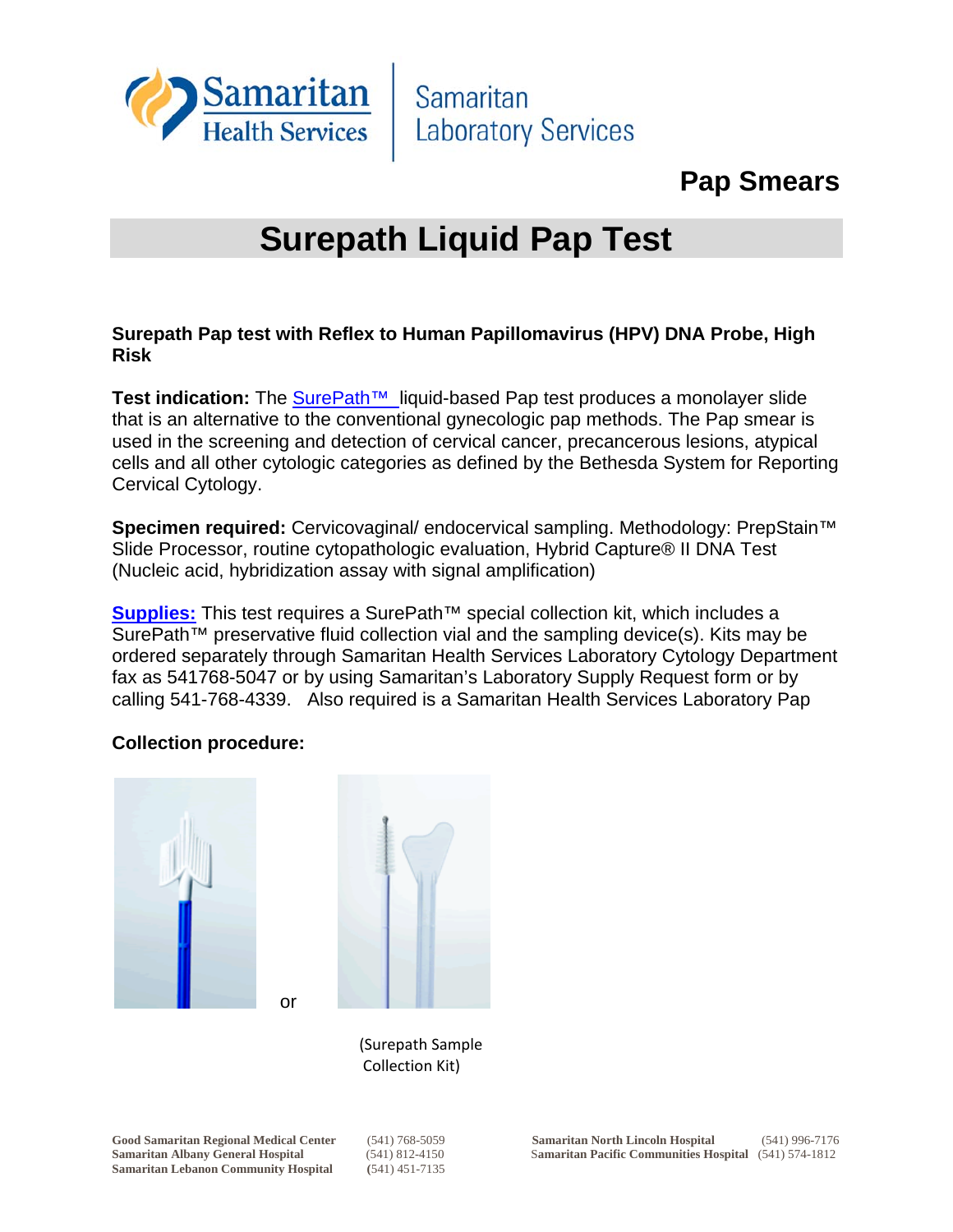

Record the patient's first and last name, date of birth, specimen source and date collected on the vial. Record the patient's information and medical history on the Samaritan Health Pap Requisition or into the electronic medical record.

1. Obtain cervical specimen prior to bimanual examination. Use an un-lubricated speculum (saline or warm water may be used). Vaginal discharge or secretion, when present in large amounts, should be removed before obtaining the cervical sample so as not to disturb the epithelium (e.g. cellulose swab). Small amounts of blood will not interfere with the cytologic evaluation; however, large amounts of blood as present during menses may interfere with cytologic evaluation because cells may be obscured by blood. Use of liquid-based specimen collection minimizes the interference from these factors. If testing for sexually transmitted disease is indicated, the cervical cytology sample should be ROVER'S CERVEX-BRUSH™ or the Pap Perfect® plastic spatula/Cytobrush® Plus GT (Surpath Sample Collection Kit).

2. To use the broom, insert the long central bristles into the cervical os until the lateral bristles bend against the ectocervix and rotate 360° in a clockwise direction five (5) times in the same direction while maintaining gentle pressure.

- The device should be twisted slowly. While maintaining gentle pressure hold the stem between the thumb and the forefinger and rotate the brush five times in a clockwise direction. The direction must be consistent. Do not alter or vary the direction of the broom during sampling.
- Transfer the entire sample by placing your thumb against the back of the brush pad, and simply disconnect the entire brush from the stem into the SurePath<sup>™</sup> preservative vial.
- Recap the vial and tighten
- Place the vial and test request form in a biohazard specimen bag for transport to the laboratory. Samaritan Health Services Laboratories will not accept samples in expired SurePath™ preservative.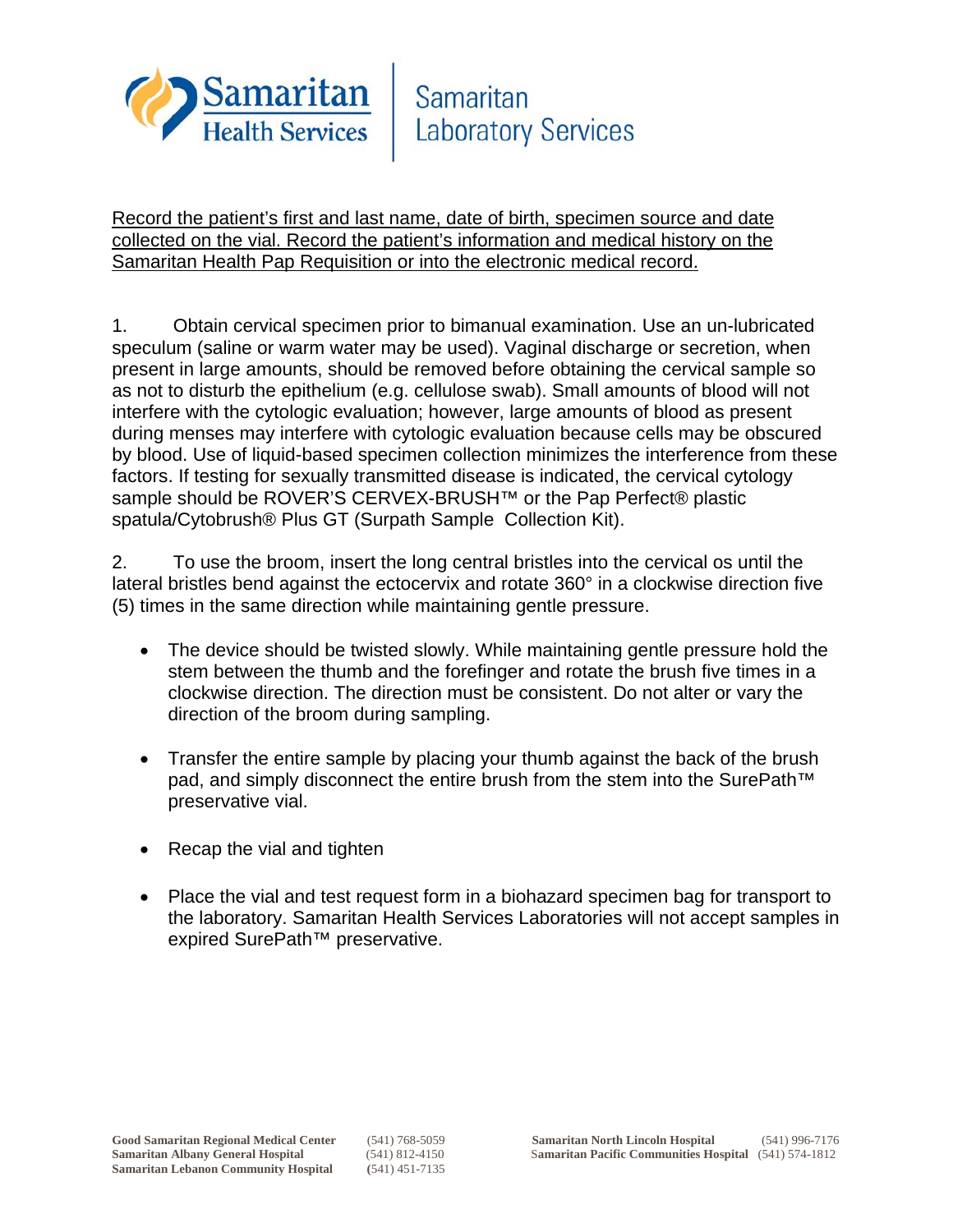

Samaritan **Laboratory Services** 



3. To use the Surepath Sample Collection Kit scrape the ectocervix using the Pap Perfect® plastic spatula. Disconnect the spatula head into the SurePath<sup>™</sup> Preservative vial. 3

- Insert the Cytobrush® Plus GT into the cervix until only the bottom most fibers are exposed. Slowly rotate or turn one half turn in one direction. DO NOT OVER-ROTATE. Disconnect the brush head and place in the SurePath™ preservative vial.
- Recap the vial and tighten.
- Place the vial and test request form in a biohazard specimen bag for transport to the laboratory. Samaritan Health Services Laboratories will not accept samples in expired SurePath™ preservative.

## **NOTE:**

The pap test is a screening test for cervical cancer with inherent false negative results.

Failure to follow recommended procedures for SurePath™ collection may compromise performance.

**Remarks:** This test includes a Cytology, SurePath™ Liquid-Based Pap Test (AutoCyte Prep™, Routine cytopathologic evaluation and a Human Papillomavirus (HPV) DNA Probe, recommended High Risk ONLY if the SurePath™ Liquid-Based Pap Test is interpreted as atypical squamous cells of undetermined significance (ASC-US).